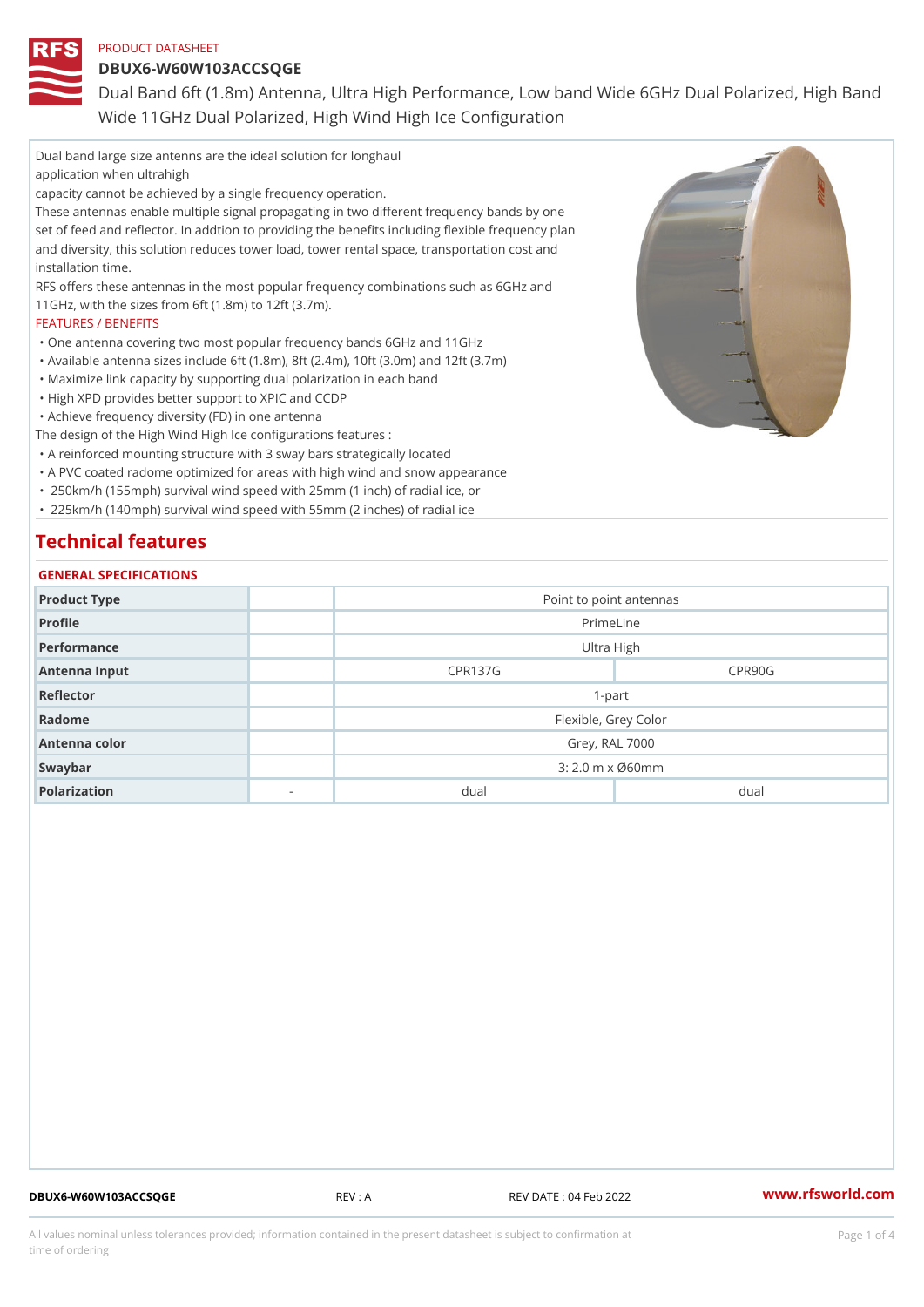## DBUX6-W60W103ACCSQGE

Dual Band 6ft (1.8m) Antenna, Ultra High Performance, Low band Wide Wide 11GHz Dual Polarized, High Wind High Ice Configuration

| ELECTRICAL SPECIFICATIONS                   |                                                   |                                                                                                    |                                                                                                     |
|---------------------------------------------|---------------------------------------------------|----------------------------------------------------------------------------------------------------|-----------------------------------------------------------------------------------------------------|
| Frequency                                   | GHz                                               | $5.925 - 7.125$                                                                                    | $10.3 - 11.7$                                                                                       |
| Regulatory Compliance                       |                                                   | ETSI EN 302217 R1 C3<br>US FCC cat 101A<br>ACMA FX03-6B/6.7B<br>IC SRSP 305.9A/306.4A<br>ANATEL C2 | ETSI EN 302217 R1 C3<br>US FCC cat 101A<br>ACMA FX03-10B/11B<br>IC SRSP 310.5 / 310.7B<br>ANATEL C2 |
| Low band gain                               | dBi                                               | 38.4                                                                                               | 43.3                                                                                                |
| Mid band gain                               | dBi                                               | 39.3                                                                                               | 43.8                                                                                                |
| High band gain                              | dBi                                               | 40.1                                                                                               | 44.2                                                                                                |
| $F/B$ ratio                                 | dB                                                | 69                                                                                                 | 73                                                                                                  |
| Max VSWR / RL                               | $-$ (dB)                                          | 1.22(20)                                                                                           | 1.22(20)                                                                                            |
| P                                           | d B                                               | 45                                                                                                 | 45                                                                                                  |
| 3dB beamwidth                               | degrees                                           | 1.7                                                                                                | $\mathbf{1}$                                                                                        |
| <b>XPD</b>                                  | d B                                               | 36                                                                                                 | 36                                                                                                  |
| Low - High Frequency Band<br>discrimination | dR                                                | 40                                                                                                 |                                                                                                     |
| MECHANICAL SPECIFICATIONS                   |                                                   |                                                                                                    |                                                                                                     |
| Diameter                                    | ft $(m)$                                          | 6(1.8)                                                                                             |                                                                                                     |
| Elevation Adjustment                        | degree                                            | ± 5                                                                                                |                                                                                                     |
| Azimuth Adjustment                          | degrees                                           | ± 5                                                                                                |                                                                                                     |
| Polarization Adjustment                     | $degree$ :                                        | ± 5                                                                                                |                                                                                                     |
| Mounting Pipe Diameter<br>minimum           | $mm$ (in)                                         | 114(4.5)                                                                                           |                                                                                                     |
| Mounting Pipe Diameter<br>maximum           | $mm$ (in)                                         | 114(4.5)                                                                                           |                                                                                                     |
| Approximate Weight                          | kg (lb)                                           | 127(280)                                                                                           |                                                                                                     |
| Survival Windspeed                          | $km/h$ (mph)                                      | 252 (155)                                                                                          |                                                                                                     |
| Operational Windspeed                       | $km/h$ (mph)                                      | 190 (118)                                                                                          |                                                                                                     |
| <b>STRUCTURE</b>                            |                                                   |                                                                                                    |                                                                                                     |
| Radome Material                             |                                                   | PVC coated fabric                                                                                  |                                                                                                     |
| FURTHER ACCESSORIES                         |                                                   |                                                                                                    |                                                                                                     |
| optional Swaybar                            | 1: SMA-SK-60-2000A (2.0 m x Ø60mm)                |                                                                                                    |                                                                                                     |
| Further Accessories                         | SMA-SKO-UNIVERSAL-L : Universal sway bar fixation |                                                                                                    |                                                                                                     |

DBUX6-W60W103ACCSQGE REV : A REV DATE : 04 Feb 2022 WWW.rfsworld.com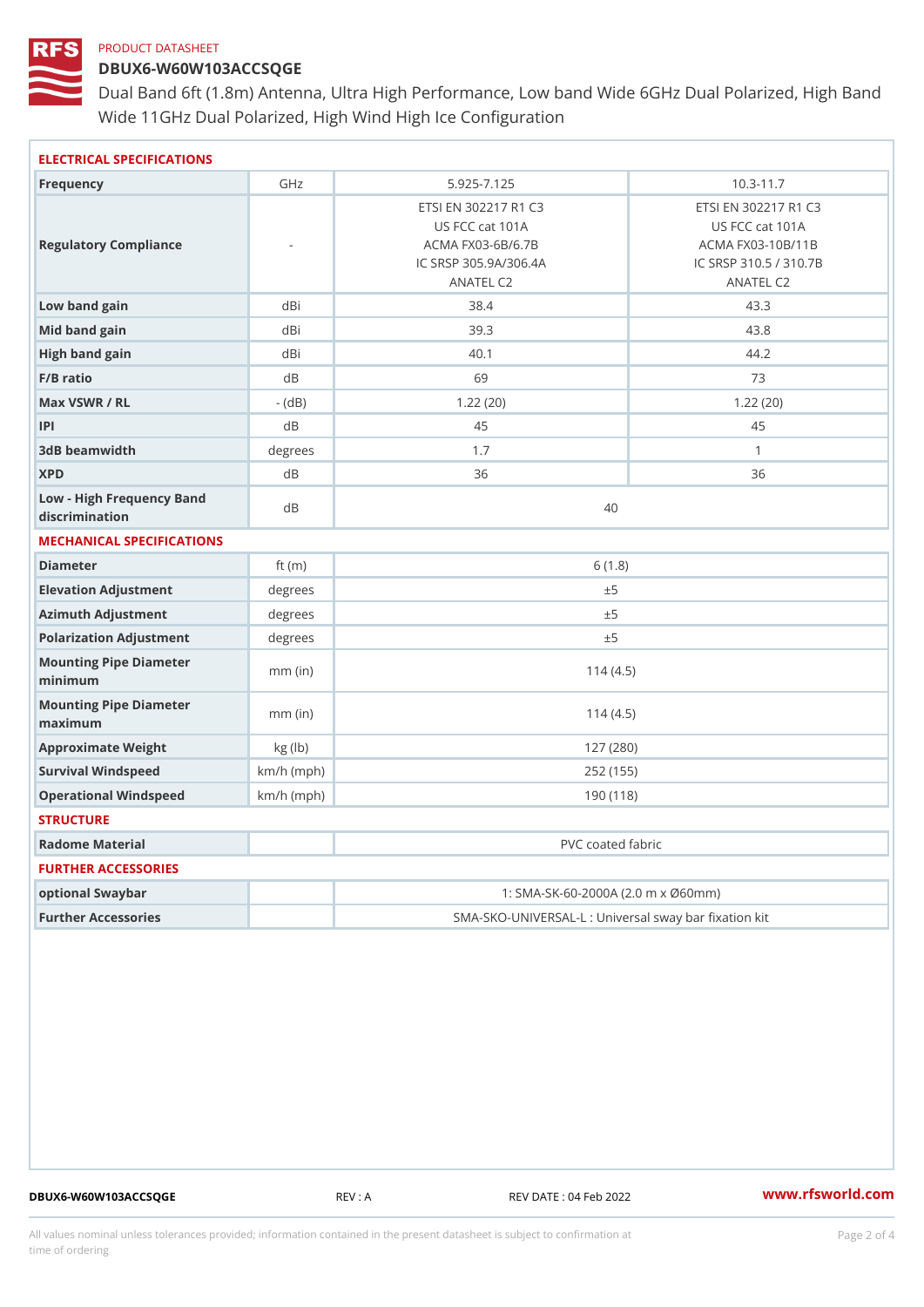#### DBUX6-W60W103ACCSQGE

Dual Band 6ft (1.8m) Antenna, Ultra High Performance, Low band Wide Wide 11GHz Dual Polarized, High Wind High Ice Configuration

| MOUNTOUTLINE                                    |              |            |  |  |
|-------------------------------------------------|--------------|------------|--|--|
| Dimension A                                     | m m<br>(i n) | 2000 (79)  |  |  |
| Dimension B                                     | m m<br>(in)  | 1242(48.9) |  |  |
| Dimension C                                     | m m<br>(in)  | 364 (14.3) |  |  |
| Dim D-<br>$114$ m m (4.5 _ i r ) $\sqrt{$ imple | m m          | 175(6.9)   |  |  |
| $Dimension$ $E$                                 | m m<br>(in)  | 283(11.1)  |  |  |
| Dimension_F                                     | m m<br>(i n) | 590 (23.2) |  |  |

#### WINDLOAD

| Fs Side force<br>$max.$ $@$<br>survival wind $(\vert b)$<br>speed                                                                                                                                    | 5805 (1300)  |
|------------------------------------------------------------------------------------------------------------------------------------------------------------------------------------------------------|--------------|
| Fa Axial force<br>$max.$ $@$<br>survival $w \nvert N$ ( $ b$ )<br>speed                                                                                                                              | 11719 (2625) |
| M Torque<br>$\begin{array}{ll}\n\text{maximum} & \textcircled{8}\\ \n\text{survival wind} & \text{Nm}\\ \n\text{speed Nm} & \text{(fb)}\\ \n\text{speed Nm} & \text{(ft)}\\ \n\end{array}$<br>$1b$ ) | 4430 (3281)  |

External Document Links

DBUX6-W60W103ACCSQGE REV : A REV DATE : 04 Feb 2022 WWW.rfsworld.com

All values nominal unless tolerances provided; information contained in the present datasheet is subject to Pcapgeling that i time of ordering